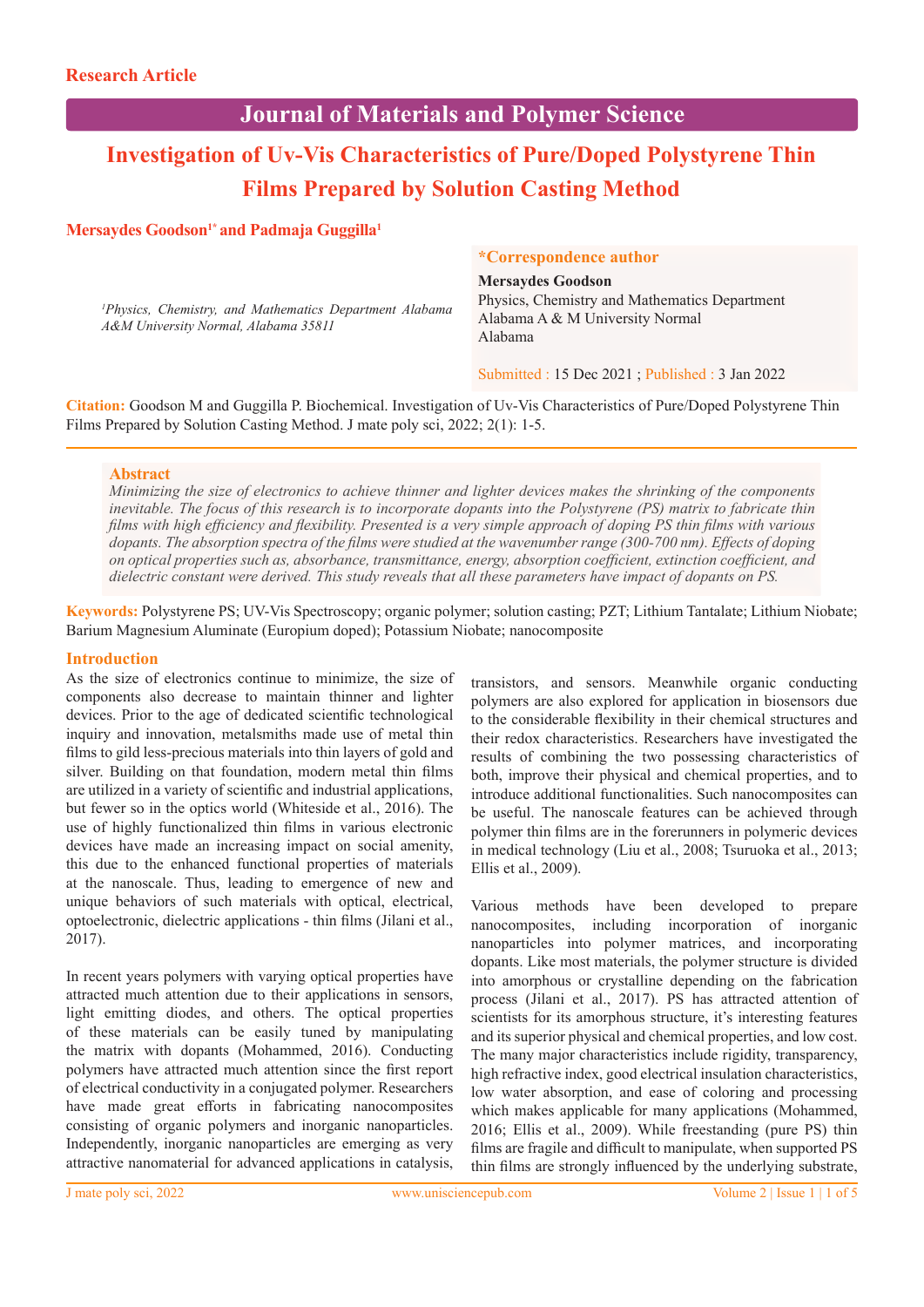or dopant. It is traditionally considered as an excellent host material for composites (Ellis et al., 2009).

Although these ancient craftsmendidn't have the knowledge in the field of physiochemical processes involved in their procedures, and their contributions to metal film deposition techniques have inspired centuries of thin film innovation for applications that extend far beyond their artistic origins (Whiteside et al., 2016). Metal nanoparticles have been increasingly used in the fields of bioelectrochemicals and electrical applications owing to their extraordinary electrocatalytic activity potentially being employed as catalysts as well (Liu et al., 2008). They have been of great interest because they provide a good model system for studying experimentally interaction with inorganic and organic materials. By incorporating nanoparticles into polymer matrix even in the smallest amounts, many interesting optical properties including absorption, fluorescence, magnetic properties, and excellent mechanical properties may be obtained. This process may also considerably enhance their optical, electrical, mechanical, and thermal properties (Ellis et al., 2009; Acharya et al., 2017). For example, Zinc Oxide is an important semiconductor material with potential in numerous applications in the field of electronic components. Barium Strontium Titanate is suitable for capacitor materials. (Dewi, et al., 2019; Faraz et al., 2018).

In this study, the effects of dopants dispersed in the polystyrene matrix were explored. The impact on absorption was investigated for optical properties such as absorbance, transmittance, absorption coefficient, dielectric constant, extinction coefficient, etc. (France & Short, 1998).

## **Materials and Methods**

## **Chemicals**

Methyl Ethyl Ketone  $(C_4H_8O)$  was purchased from Reagents. Polystyrene  $((C_{8}H_{8})n)$  and all dopants were purchased from Sigma-Aldrich Chemistry as starting materials.

#### **Pure Polystyrene film fabrication**

Polystyrene  $((C_8H_8)n)$  was the polymer procured from Sigma Aldrich was used for these thin films. These PS latex beads are uniform in size and morphology. Methyl Ethyl Ketone (MEK)  $(C_4H_8O)$  was selected as the solvent. The PS-MEK solutions were prepared within the concentration rage from 28.5 to 71.42 wt%. The thin films were fabricated utilizing the solution cast method, which can be seen in the schematic diagram 1. The PS nanoparticles were dissolved in MEK and stirred for 50 mins at 300 rpm utilziing a Stuart magnetic stirrer. The temperature was increased by 10° every 10 minutes to homogenize the solutuion. Because of the amorphous structure of polystyrene, dissolving PS is relatively simple. The rotation speed and time in oven were manipulated according to the thickness of solution. To increase the spread of the solution, the rotation speed was increased. The intermixed solution was removed from the stirrer at 75°C & with a consistent pour transferred to a pyrex petri dish. The PS was annealed in an oven at 76°C for at least 12 hours, then removed and cooled to ambient temperature.



**Schematic Diagram 1:** Systematic representation of solution cast synthesis of pure polystyrene thin films

Three different concentrations of PS in MEK were developed to determine the concentrations effects on thickness and electrical properties. Solution casting a polymer dissolved in a solvent on a temporary substrate has many advantages. Solution casting technique may provide more uniformed thicknes distribution as well as higher dimension stability and optical purity.

#### **Fabrication of doped thin film**

Similarly, PS doped thin films were prepared utilizing the same system, shown in schema 2. The PS-MEK solution was mixed for 50 minutes using magnetic stirrer on hot plate with speed of 280 rpm beginning at room temperature  $(\sim 25-30^{\circ})$  and increasing the temperature 10° every 10 minutes until 75°C. After stirring for 30 minutes, appropriate measurements of dopant is added to the solution and mixed at 300 rpm for 2 hours at 50°C. The intermixed then transferred to a Pyrex petri dish with a consistent pour for a homogenous mixture. The PS was annealed at 76°C for at least 12 hours, then removed and cooled to ambient temperature. The PS thin film is removed completely from the glass substrate for all samples.



**Schematic Diagram 2:** Systematic representation of solution cast synthesis of doped PS thin films.

## **Results & Discussion**

A variety of research has been performed in thin film optics due to their many technological and optoelectrical applications. The application of these thin films depends on important principals including: the wavelength of light absorbed, the thickness, and the optical properties of the film. These properties can be easily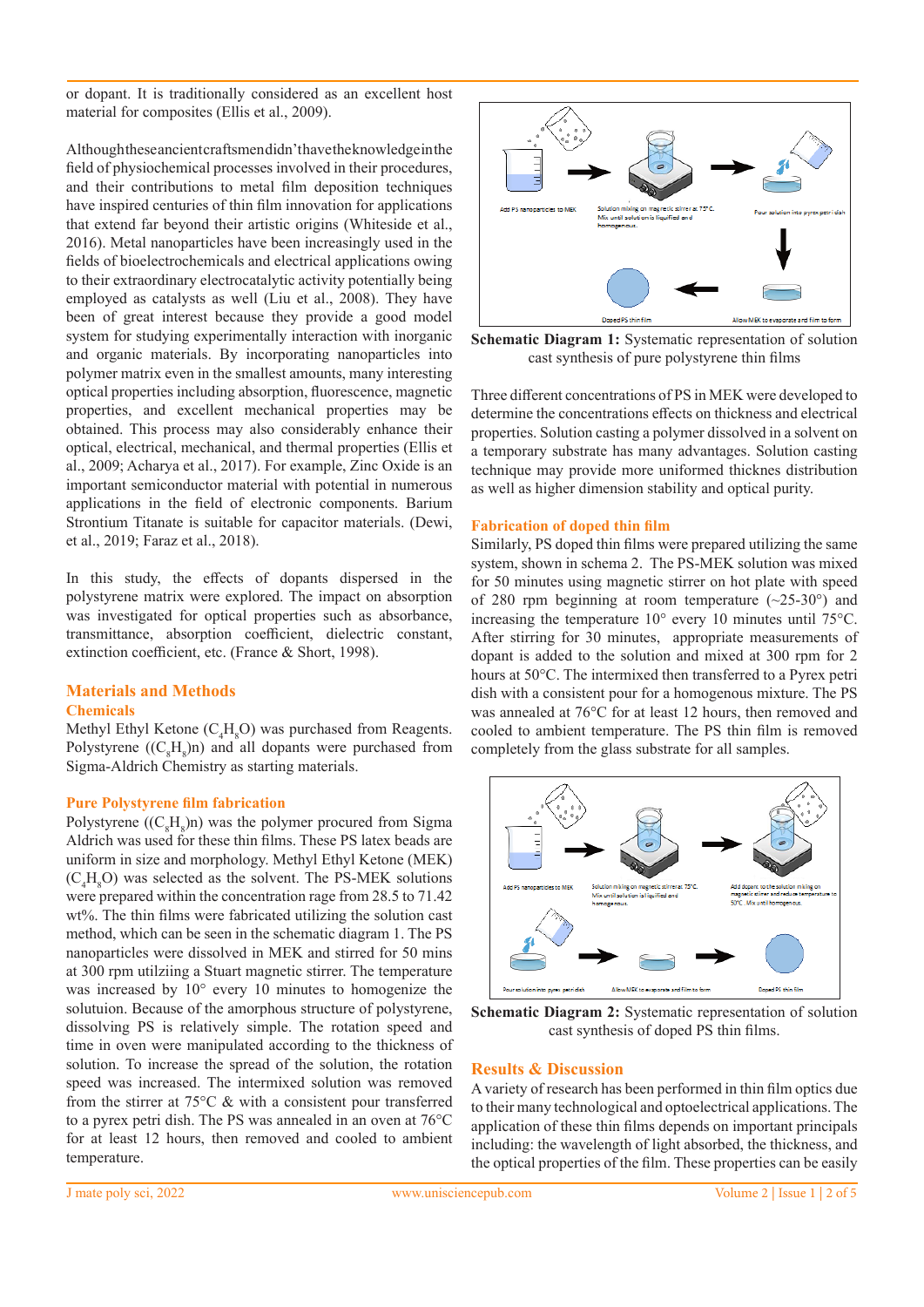tuned by controlling the dopant materials and optimizing dopant concentrations (Guggillia et al, 2017).

Characterization of the films including composition variations was done using Ultraviolet-Visible Spectroscopy utilizing a UV-Vis Cary 3E Spectrophotometer in the wavelength range of 300-700 nm. A spectrophotometer consists of two components: a spectrometer and photometer. Spectrophotometer produces light from spectrum with certain wavelength and photometer is a measuring tool of light intensity transmitted and absorbed. UV-Vis spectrophotometry provides a relatively quick and simple analysis of material optical properties (Dewi, et al., 2019; Tsuruoka et al., 2013; Whiteside et al., 2016).

The optical property of a material may give information regarding the composition of the material. Molecules absorb at different wavelengths of light depending on their structure. Data obtained from spectroscopy can help identify bonds between molecules as well as help calculate the optical properties such as: bandgap energy, optical density, dielectric constant, etc. (Guggilla et al., 2017).

Figure 1 shows the absorption spectra for prepared thin films consisting of PS with varying dopants. The graph shows an increase in absorbance from the pure PS sample. The wavelength of UV-Vis light depended on the process of electron transition. If electron transition corresponds with amount of photon energy, it will cause great absorption along with the amount of energy from photon (Dewi et al., 2019). When the wavelength increased, there were very small absorption bands in the visible region, because the samples are transparent.



**Figure 1:** Optical absorbance spectrum of PS thin films with various doping



**Figure 2:** Optical transmittance spectrum of PS thin films with various doping

It is evident that with the incorporation of additives, the absorption increases in comparison to pure PS films. Enhanced absorption is a very important property for optoelectrical applications.

The transmittance percent decreases as there is a decrease in transmitting of incident light. The transmittance decreases with the addition of dopants, except for with PZT sample. Figures 1 and 2 also indicates a small peak in samples PZT and kNbO<sub>3</sub>. around approximately 350 nm (seen in absorbance as well) to be explored through Xray Photoelectron Spectroscopy (XPS). The sample transmitted visible light in the UV spectrum possibly because in the UV wavelength, the sample absorbed energy hitting it (Dewi et al., 2019).



**Figure 3:** Absorption Coefficient (**α**) spectrum of PS thin films with various doping

From, we can also determine energy gap (Eg) and phonon energy (Ep) depending on  $\alpha$  values; if  $\alpha > 10^3$  that is lead to the direct transition and where  $\alpha$  <10<sup>3</sup>, these values lead to indirect transitions. Figure 3 shows the relationship between the absorption coefficient and photon energy of the PS/PS doped nanocomposite films. The gradient of absorption coefficient is from high photon energy to low photon energy. This means that the possibility of electron transition is little because the energy is not sufficient to move the electron from the valence band to the conduction band ( $h_y \leq Eg$ ) (Sangawar & Golcha, 2013).



**Figure 4:** The refractive index of PS and doped PS thin films as a function of wavelength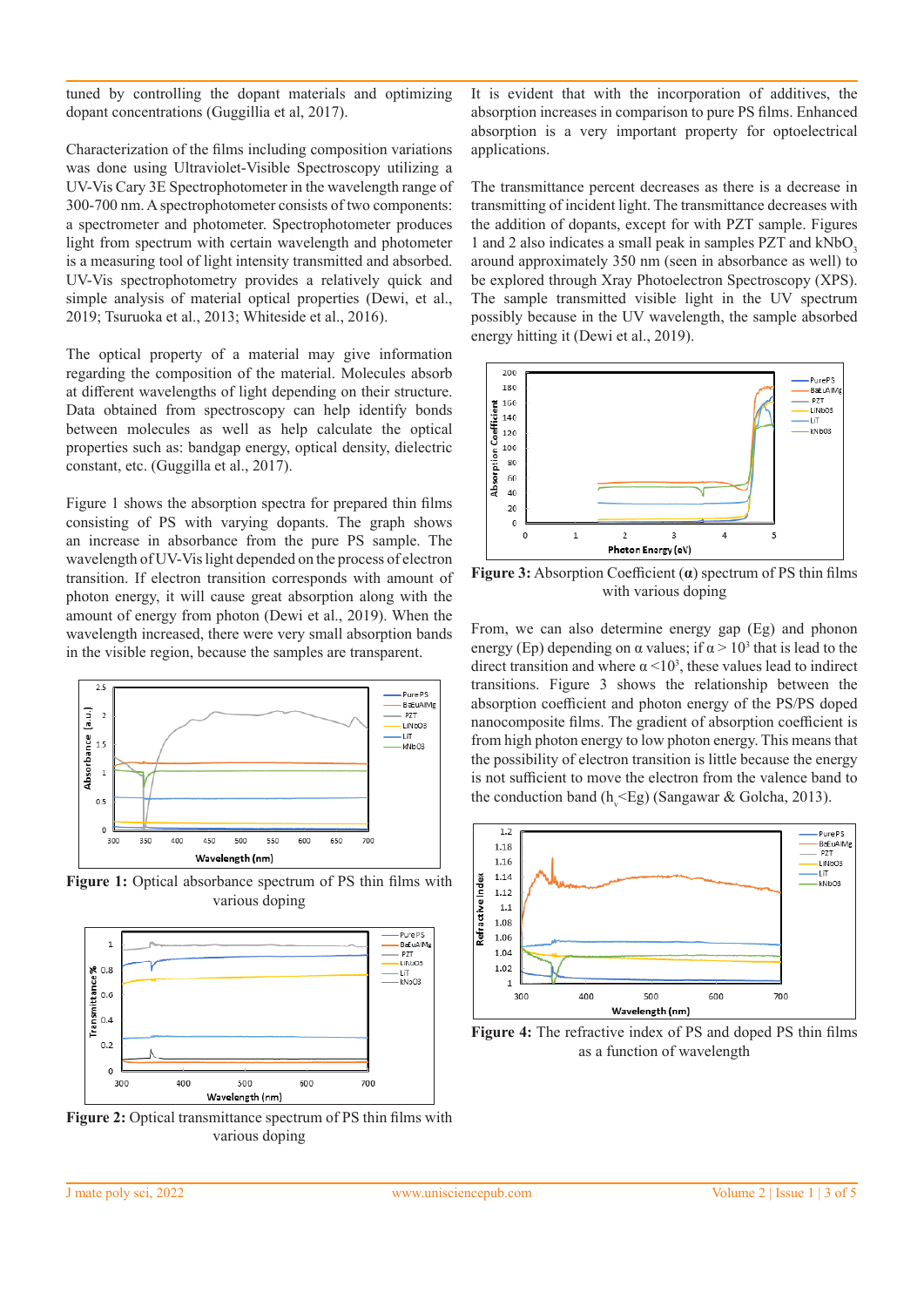

**Figure 5:** The extinction coefficient for PS and doped PS thin films as a function of wavelength

Figure 4 shows the refractive index of the samples as a function of wavelength. The refractive index increases when PS is doped with most dopants in this experiment.

The extinction coefficient, shown in figure 5 also increases with the addition of dopants. This may be due to the high absorption coefficient. The extinction coefficient is high at the longest wavelengths.

The dielectric constants in figure 6 are related to the absorption coefficients.



**Figure 6:** The dielectric constant for PS and doped PS thin films as a function of wavelength



**Figure 7:**  $(ahv)^{1/2}$  vs. hv plots of PS and doped PS thin with energy gap of allowed transitions



**Figure 8:** (ahv)<sup>2</sup> vs. hv plots of PS and doped PS thin films

From figure 7 the relationship between absorption edge  $(ahv)^{1/2}$  as a function of photon energy (hv). Figure 8 shows the dependence of  $(ahv)^2$  on photon energy for direct allowed transitions. The value of the optical energy band gap was determined and plotted from the extrapolation curve of the linear portion of the plots to the abscissa yields the indirect allowed gap of transitions intersecting with the photon energy axis. A change in bandgap can suggest a change in degree of disorder in the films due to changes in the polymer structure.

## **Conclusion**

Polystyrene doped nanostructures have been synthesized successfully and its application in achieving optimum optical properties is demonstrated. These thin films have been prepared by mixing various dopants with PS. The doped samples exhibited no significant change in energy bandgap in comparison to pure polystyrene. It may be necessary to implement some other process with the addition of dopants, possibly cold jet plasma treatment or incorporation of dyes to impact the energy bandgap. However, with the incorporation of Lead Zirconate Titanate the transmittance of the films showed an increase. Absorbance and transmittance peaks occurred around wavelength 350 nm. Typically, because the wavelength was UV area (200-400 nm) where the area would occur high absorbance process, and the photon energy produces were greater than the photon energy of visible light. All other measured parameters were affected with addition of dopants.

#### **Acknowledgments**

The author expresses gratitude to Title 3 and AL-EPSCoR Foundation for funding for the study and to faculty of the Physics department at Alabama A&M University.

#### **References**

- 1. Whiteside, P., Chininis, J., & Hunt, H. (2016). Techniques and Challenges for Characterizing Metal Thin Films with Applications in Photonics. *Coatings, 2016, 6*(3), 35; https://doi.org/10.3390/coatings6030035
- 2. Jilani, A., Abdel-wahab, M., & Hammad, A. (2017). Advanced Deposition Techniques for Thin Film Coating. *Modern Technologies for Creating the Thin-film Systems and Coatings*, http://dx.doi.org/10.5772/65702.
- 3. Mohammed, A. (2016). The optical properties of thin films of polymer PS/MR-Eosin prepared by cast method. *International Journal of Scientific & Engineering*